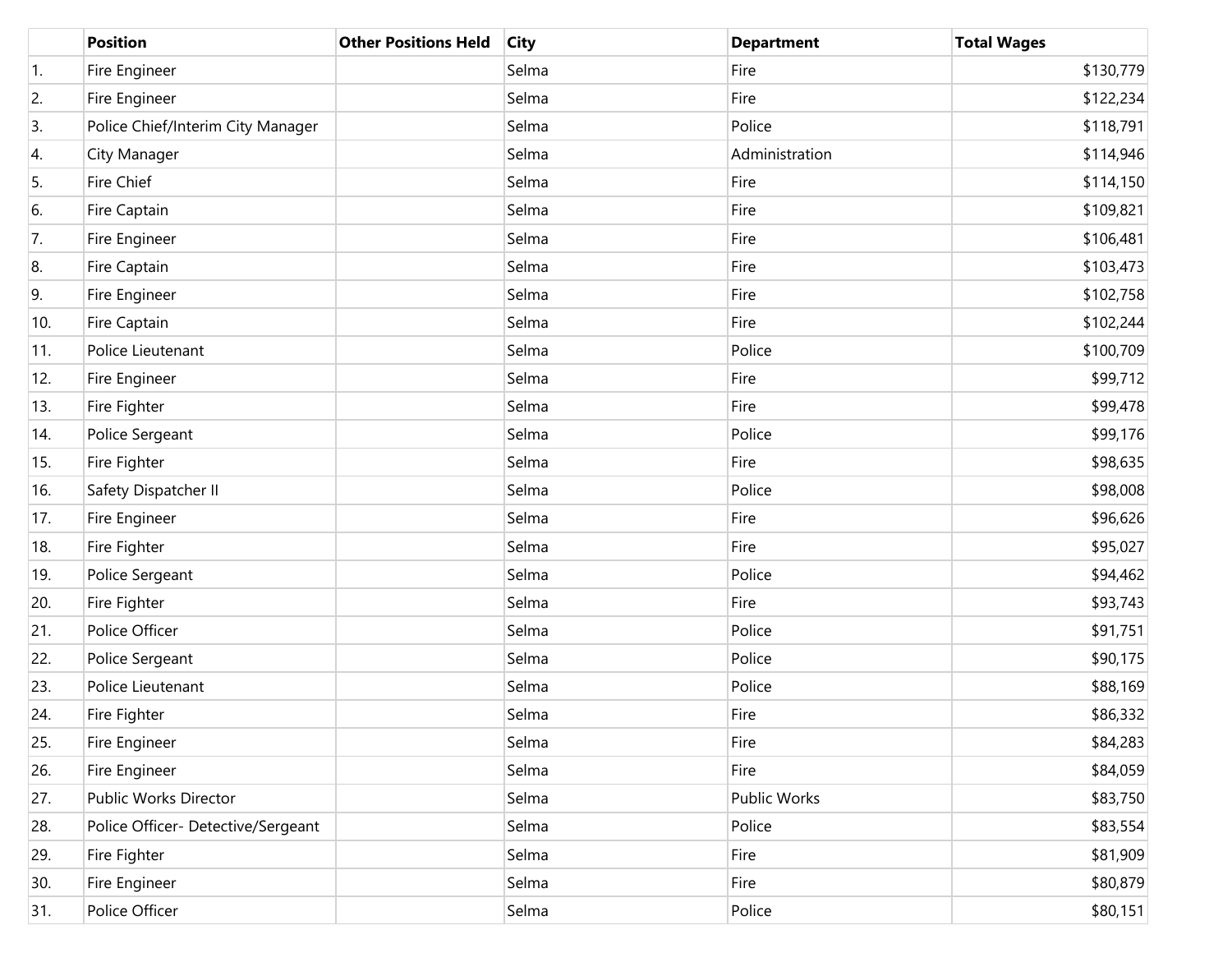| 32. | Police Officer                                         | Selma | Police                            | \$79,866 |
|-----|--------------------------------------------------------|-------|-----------------------------------|----------|
| 33. | Police Officer                                         | Selma | Police                            | \$79,044 |
| 34. | Police Officer                                         | Selma | Police                            | \$78,779 |
| 35. | Police Officer                                         | Selma | Police                            | \$77,493 |
| 36. | Police Officer                                         | Selma | Police                            | \$76,053 |
| 37. | City Clerk/Secretary To City<br>Manager                | Selma | Administration                    | \$73,649 |
| 38. | Police Sergeant                                        | Selma | Police                            | \$73,314 |
| 39. | Police Detective                                       | Selma | Police                            | \$73,216 |
| 40. | <b>Community Service Director</b>                      | Selma | Recreation & Community<br>Service | \$72,334 |
| 41. | Finance Department Mgr/Temp<br><b>Finance Director</b> | Selma | Finance                           | \$72,230 |
| 42. | Police Officer                                         | Selma | Police                            | \$70,891 |
| 43. | Police Officer                                         | Selma | Police                            | \$68,846 |
| 44. | Human Resources Analyst                                | Selma | Administration                    | \$68,233 |
| 45. | <b>Building Inspector</b>                              | Selma | <b>Community Development</b>      | \$67,287 |
| 46. | Police Officer                                         | Selma | Police                            | \$65,538 |
| 47. | Police Officer                                         | Selma | Police                            | \$65,325 |
| 48. | Police Officer                                         | Selma | Police                            | \$65,320 |
| 49. | Fire Fighter                                           | Selma | Fire                              | \$64,653 |
| 50. | Police Officer                                         | Selma | Police                            | \$63,811 |
| 51. | Police Officer                                         | Selma | Police                            | \$63,023 |
| 52. | Police Officer                                         | Selma | Police                            | \$62,292 |
| 53. | <b>Assistant Planner</b>                               | Selma | <b>Community Development</b>      | \$61,754 |
| 54. | Police Sergeant                                        | Selma | Police                            | \$57,780 |
| 55. | Police Officer                                         | Selma | Police                            | \$57,400 |
| 56. | Accountant                                             | Selma | Finance                           | \$55,765 |
| 57. | <b>Equipment Mechanic III</b>                          | Selma | Public Works                      | \$55,538 |
| 58. | Police Officer                                         | Selma | Police                            | \$54,215 |
| 59. | Police Officer                                         | Selma | Police                            | \$53,962 |
| 60. | <b>Administrative Analyst</b>                          | Selma | Administration                    | \$53,511 |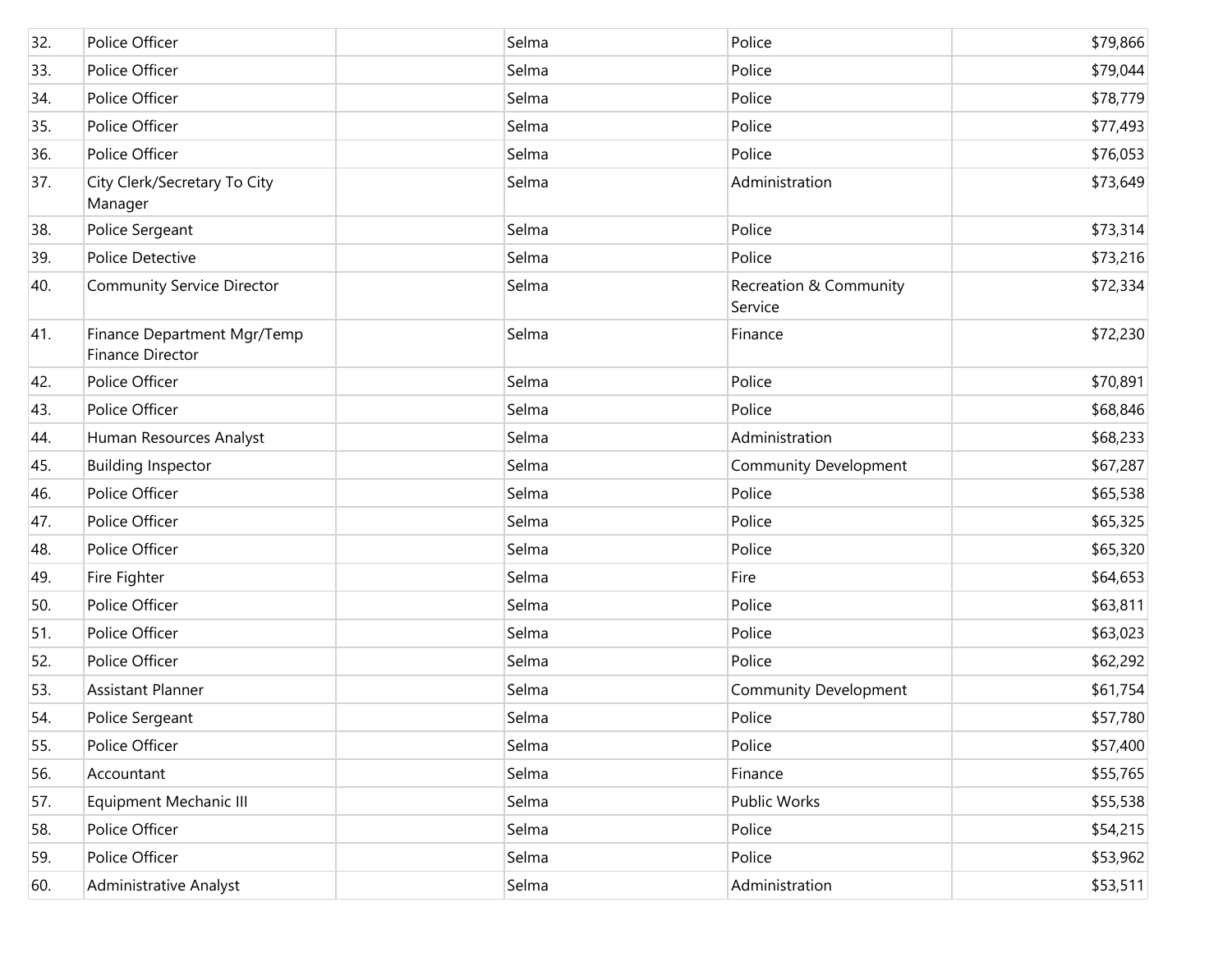| 61. | Police Officer                   | Selma | Police                | \$51,215 |
|-----|----------------------------------|-------|-----------------------|----------|
| 62. | Safety Dispatcher                | Selma | Police                | \$50,659 |
| 63. | Police Officer                   | Selma | Police                | \$50,473 |
| 64. | Maintenance Worker II            | Selma | <b>Public Works</b>   | \$49,848 |
| 65. | Safety Dispatcher                | Selma | Police                | \$49,269 |
| 66. | Administrative Assistant         | Selma | <b>Public Works</b>   | \$48,389 |
| 67. | Police Officer                   | Selma | Police                | \$45,499 |
| 68. | Maintenance Worker II            | Selma | <b>Public Works</b>   | \$43,971 |
| 69. | Maintenance Worker II            | Selma | Public Works          | \$43,958 |
| 70. | Maintenance Worker II            | Selma | Public Works          | \$43,856 |
| 71. | Account Clerk II                 | Selma | Finance               | \$42,816 |
| 72. | Police Clerk II                  | Selma | Police                | \$42,038 |
| 73. | Clerical Assistant II            | Selma | Administration        | \$41,018 |
| 74. | <b>Community Service Officer</b> | Selma | Police                | \$40,832 |
| 75. | Arts Center Coordinator          | Selma | Recreation            | \$39,646 |
| 76. | Custodian                        | Selma | <b>Public Works</b>   | \$37,858 |
| 77. | Planning Technician              | Selma | <b>Building</b>       | \$37,157 |
| 78. | Maintenance Worker I             | Selma | <b>Public Works</b>   | \$36,864 |
| 79. | Police Officer                   | Selma | Police                | \$36,619 |
| 80. | Maintenance Worker I             | Selma | Public Works          | \$35,806 |
| 81. | Account Clerk II                 | Selma | Finance               | \$35,753 |
| 82. | <b>Community Service Officer</b> | Selma | Police                | \$35,325 |
| 83. | Maintenance Worker I             | Selma | <b>Public Works</b>   | \$35,011 |
| 84. | Property-Evidence Tech           | Selma | Police                | \$34,594 |
| 85. | Code Enforcement                 | Selma | Building              | \$33,481 |
| 86. | Safety Dispatcher                | Selma | Police                | \$32,996 |
| 87. | Police Officer                   | Selma | Police                | \$28,310 |
| 88. | Safety Dispatcher                | Selma | Police                | \$27,415 |
| 89. | Gis Supervisor                   | Selma | Community Development | \$26,760 |
| 90. | Police Officer                   | Selma | Police                | \$26,503 |
| 91. | <b>Administrative Analyst</b>    | Selma | Administration        | \$21,908 |
| 92. | Police Clerk I                   | Selma | Police                | \$21,862 |